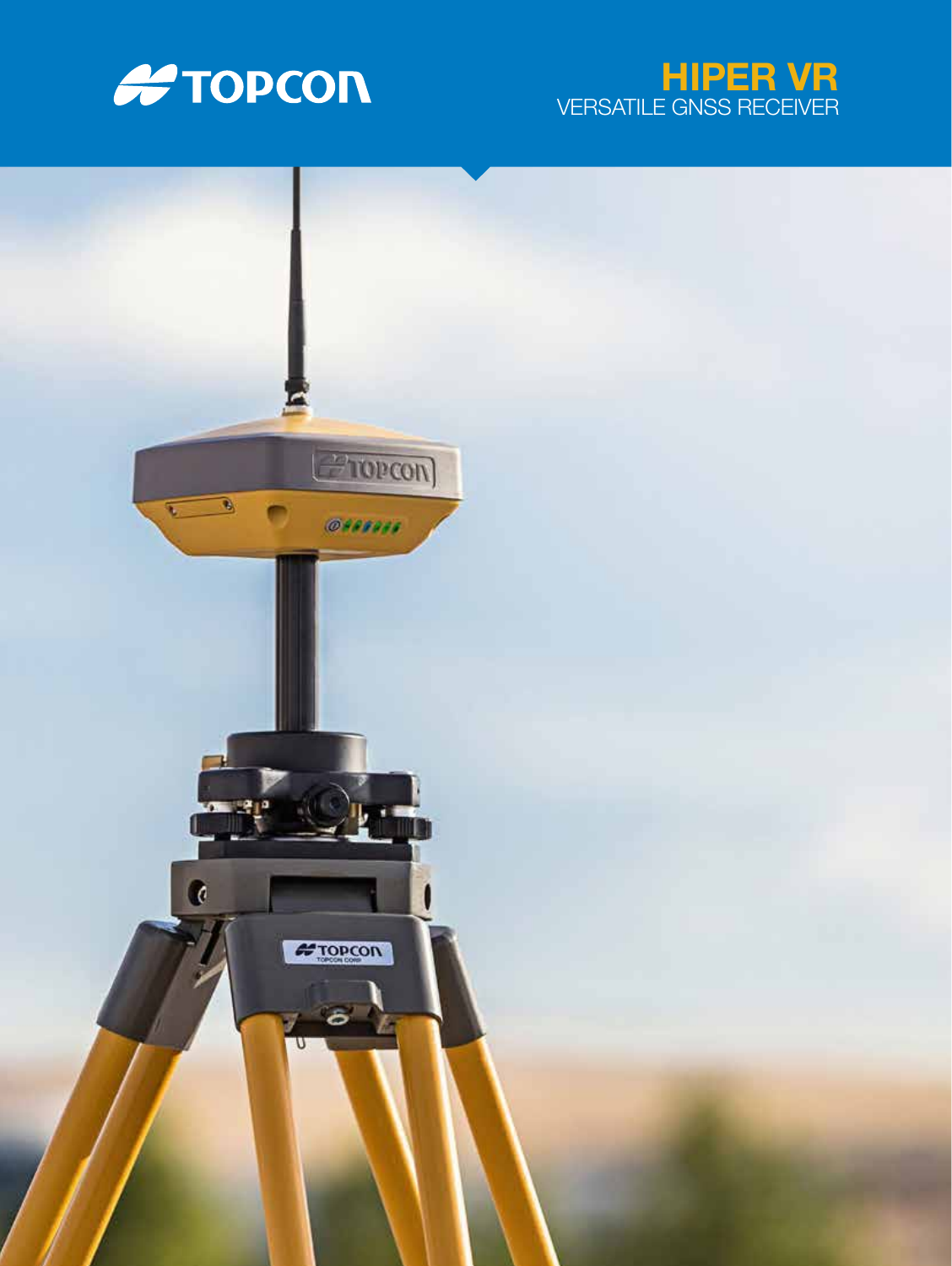

#### Better things in smaller packages

The HiPer VR is smaller and lighter, but don't let its small size fool you. It's not only packed with the most advanced GNSS technology, it is also built to withstand the harshest field environments. Built with a rugged housing – not weak plastic – it can take the punishment of the job site.

Using the Topcon advanced GNSS chipset with Universal Tracking Channels™ technology, the receiver automatically tracks each and every satellite signal above – now and into the future.

All signals, all satellites, all constellations — all in a compact, rugged design, with an integrated IMU and eCompass.

#### TILT™ – Topcon Integrated Leveling Technology

The HiPer VR incorporates a revolutionary 9-axis inertial measurement unit (IMU) and an ultra-compact 3-axis eCompass. This advanced technology compensates for mis-leveled field measurements out of plumb by as much as 15 degrees.

Awkward shots on steep slopes or hard to reach spots are now a breeze with TILT.

# Complete, Cutting-Edge **Performance**

- Universal Tracking Channels™ for all satellites, signals and constellations
- Field-tested, field-ready IP67 design
- Compact form factor ideal for Millimeter GPS and Hybrid Positioning™
- Revolutionary 9-axis IMU and ultra-compact 3-axis eCompass



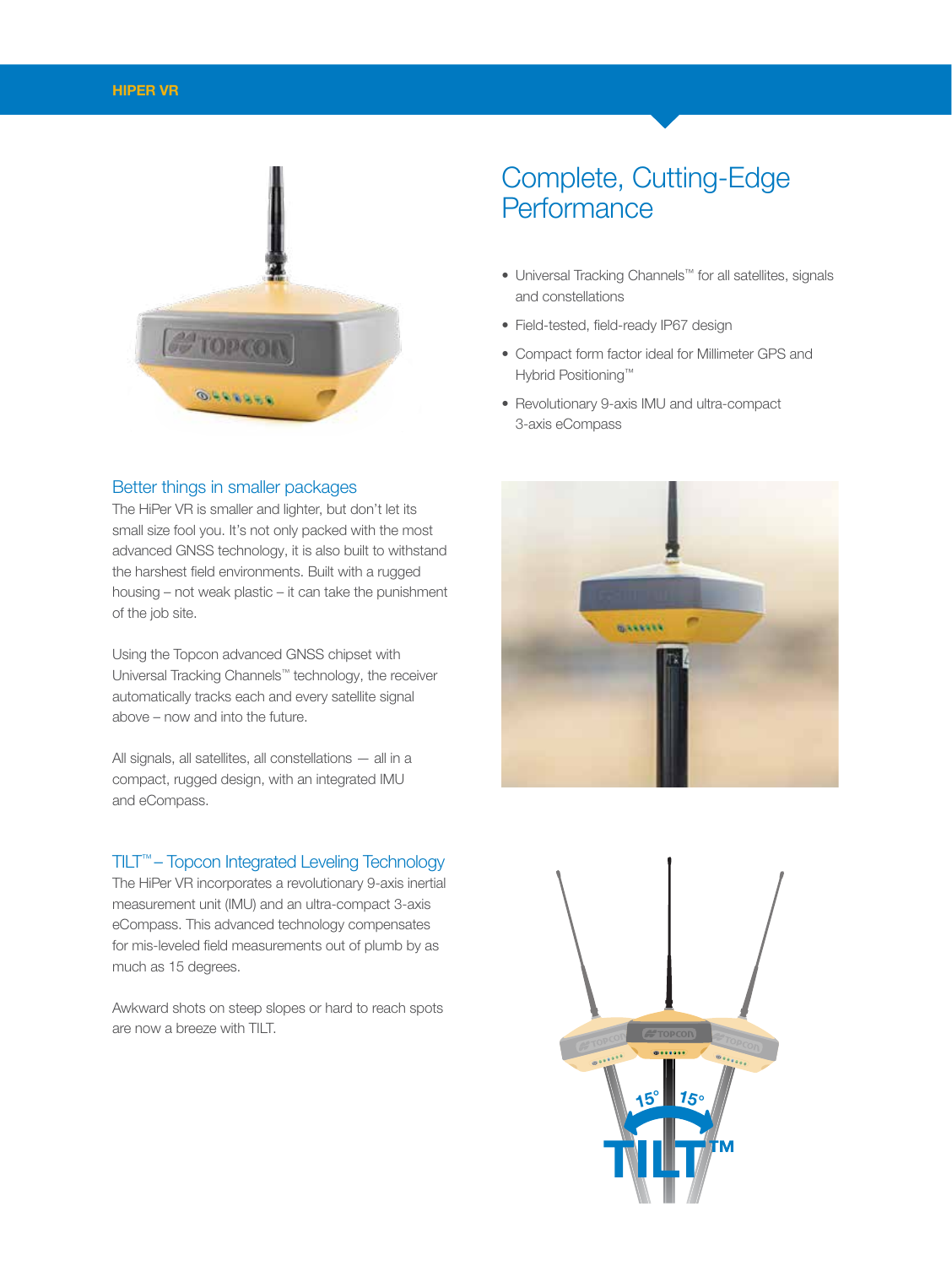